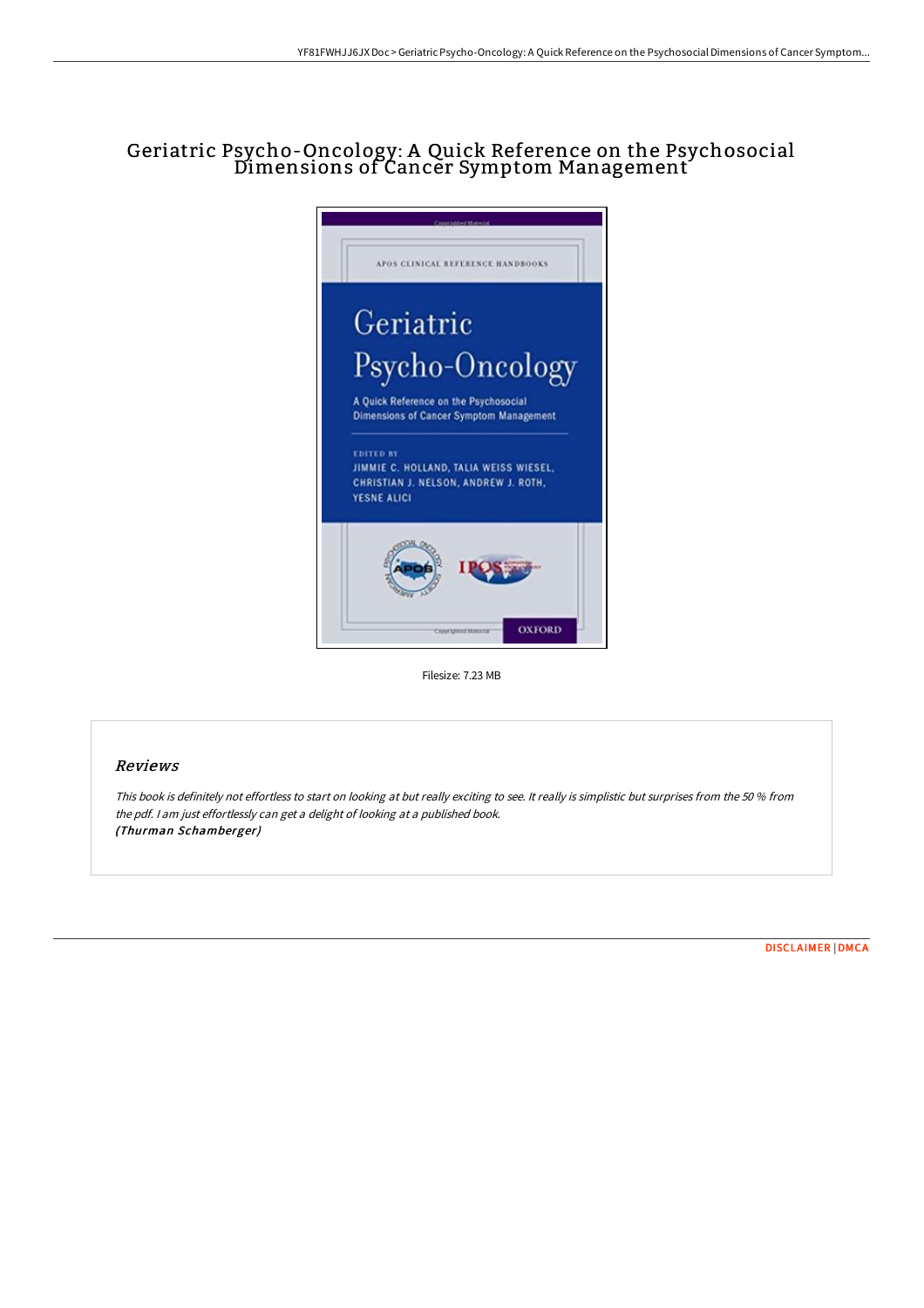## GERIATRIC PSYCHO-ONCOLOGY: A QUICK REFERENCE ON THE PSYCHOSOCIAL DIMENSIONS OF CANCER SYMPTOM MANAGEMENT



Oxford University Press Inc, United States, 2015. Paperback. Book Condition: New. 201 x 124 mm. Language: English . Brand New Book. Geriatric Psycho-Oncology is a comprehensive handbook that provides best practice models for the management of psychological, cognitive, and social outcomes of older adults living with cancer and their families. Chapters cover a wide range of topics including screening tools and interventions, psychiatric emergencies and disorders, physical symptom management, communication issues, and issues specific to common cancer sites. A resource section is appended to provide information on national services and programs. This book features contributions from experts designed to help clinicians review, anticipate and respond to emotional issues that often arise in the context of treating older cancer patients. Cross-references, succinct tables and figures make this concise reference easy to use. Geriatric Psycho-Oncology is an ideal resource for helping oncologists and nurses recognize when it may be best to refer patients to their mental health colleagues and for those who are establishing or adding psychosocial components to existing clinics.

E Read Geriatric [Psycho-Oncology:](http://www.bookdirs.com/geriatric-psycho-oncology-a-quick-reference-on-t.html) A Quick Reference on the Psychosocial Dimensions of Cancer Symptom Management Online<br>**B** Download PDF Download PDF Geriatric [Psycho-Oncology:](http://www.bookdirs.com/geriatric-psycho-oncology-a-quick-reference-on-t.html) A Quick Reference on the Psychosocial Dimensions of Cancer Symptom Management